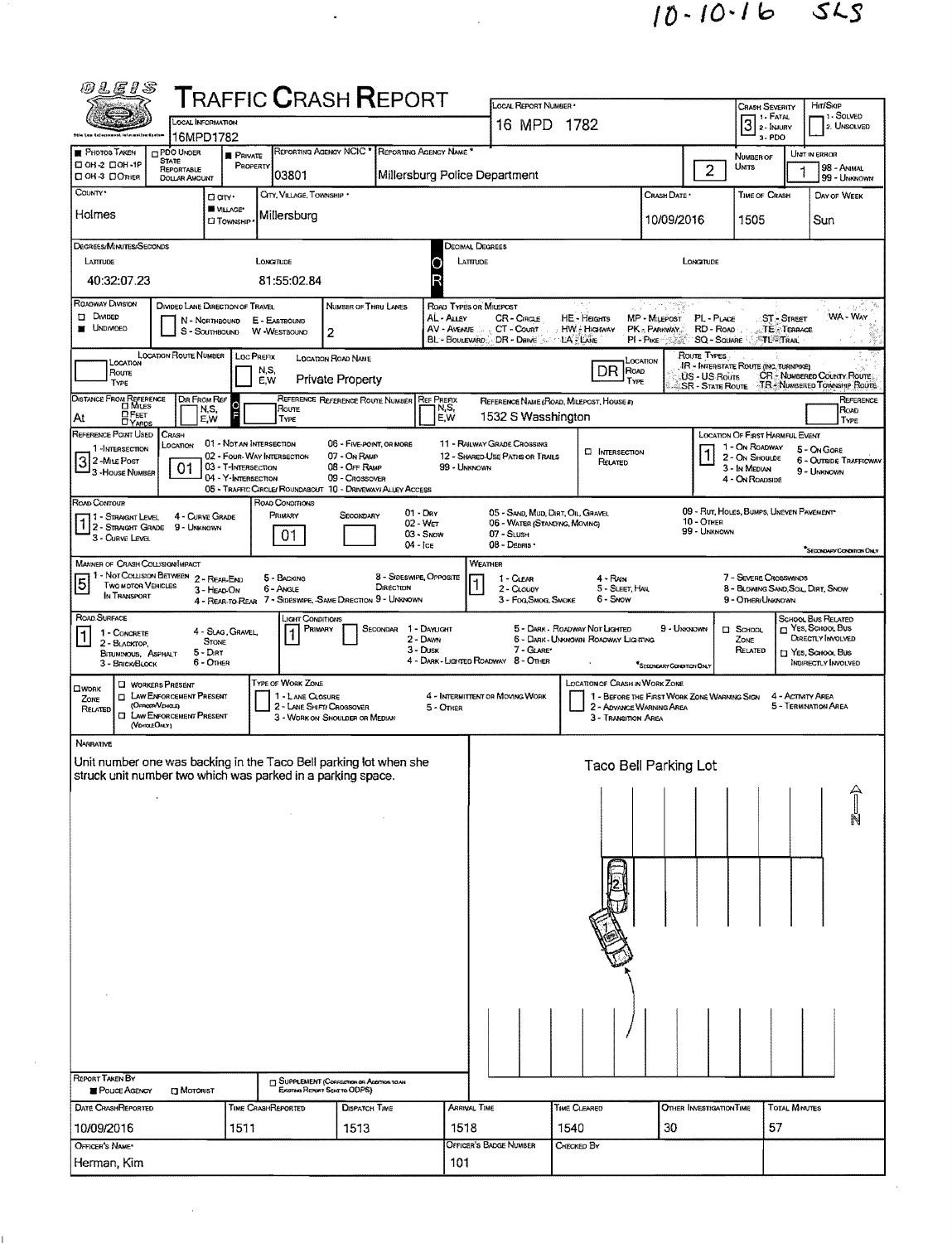| <i>®LE1S</i>                                                                                    |                                                                 | <b>NIT</b>                                                  |                                                          |                                                                   |                                                                                        |                                                                                                           |                                     |                                                                                                            |                                                        |                                                   | <b>LOCAL REPORT NUMBER</b>                                                        |                                                       |                                               |                                                                                                                                                                                                                     |  |  |
|-------------------------------------------------------------------------------------------------|-----------------------------------------------------------------|-------------------------------------------------------------|----------------------------------------------------------|-------------------------------------------------------------------|----------------------------------------------------------------------------------------|-----------------------------------------------------------------------------------------------------------|-------------------------------------|------------------------------------------------------------------------------------------------------------|--------------------------------------------------------|---------------------------------------------------|-----------------------------------------------------------------------------------|-------------------------------------------------------|-----------------------------------------------|---------------------------------------------------------------------------------------------------------------------------------------------------------------------------------------------------------------------|--|--|
|                                                                                                 |                                                                 |                                                             |                                                          |                                                                   |                                                                                        |                                                                                                           |                                     |                                                                                                            |                                                        |                                                   |                                                                                   | 16 MPD 1782                                           |                                               |                                                                                                                                                                                                                     |  |  |
| UNIT NUMBER                                                                                     |                                                                 |                                                             |                                                          | OWNER NAME: LAST, FIRST, MIDDLE ( C SAME AS DRIVER )              |                                                                                        |                                                                                                           |                                     |                                                                                                            | OWNER PHONE NUMBER                                     |                                                   |                                                                                   | DAMAGE SCALE                                          | DAMAGE AREA                                   |                                                                                                                                                                                                                     |  |  |
|                                                                                                 | Miller, Brian, N                                                |                                                             |                                                          |                                                                   |                                                                                        |                                                                                                           |                                     |                                                                                                            |                                                        |                                                   | 330-749-1141                                                                      | 2                                                     |                                               | FRONT                                                                                                                                                                                                               |  |  |
|                                                                                                 | OWNER ADDRESS: CITY, STATE, ZIP<br>□SAME AS DRIVER )            |                                                             |                                                          |                                                                   |                                                                                        |                                                                                                           |                                     |                                                                                                            |                                                        |                                                   |                                                                                   |                                                       | □                                             | D                                                                                                                                                                                                                   |  |  |
| 9834 CR 329, Holmesville, OH, 44633                                                             |                                                                 |                                                             |                                                          |                                                                   |                                                                                        |                                                                                                           |                                     |                                                                                                            |                                                        |                                                   |                                                                                   | 1 - NONE<br>2 - MINOR                                 |                                               |                                                                                                                                                                                                                     |  |  |
| <b>LP STATE</b>                                                                                 | LICENSE PLATE NUMBER                                            |                                                             |                                                          |                                                                   |                                                                                        | Vehicle Identification Number                                                                             |                                     |                                                                                                            |                                                        |                                                   | # Occupants                                                                       |                                                       |                                               |                                                                                                                                                                                                                     |  |  |
| ΟН<br>GWY7919                                                                                   |                                                                 |                                                             |                                                          |                                                                   | 1J4GW48N22C275756                                                                      |                                                                                                           |                                     |                                                                                                            |                                                        | 2                                                 | 3 - FUNCTIONAL                                                                    | п                                                     | $\Box$                                        |                                                                                                                                                                                                                     |  |  |
| <b>VEHICLE YEAR</b>                                                                             | <b>VEHICLE MAKE</b>                                             |                                                             |                                                          |                                                                   |                                                                                        | <b>VEHICLE COLOR</b><br><b>VEHICLE MODEL</b>                                                              |                                     |                                                                                                            |                                                        |                                                   |                                                                                   |                                                       |                                               |                                                                                                                                                                                                                     |  |  |
| 2002                                                                                            | Jeep                                                            |                                                             |                                                          |                                                                   |                                                                                        | Cherokee                                                                                                  |                                     |                                                                                                            |                                                        |                                                   |                                                                                   | 4 - DISABLING                                         | n                                             | Έ                                                                                                                                                                                                                   |  |  |
| <b>PROOF OF</b><br><b>INSURANCE</b><br>SHOWN                                                    | <b>INSURANCE COMPANY</b><br>Grange                              |                                                             |                                                          |                                                                   |                                                                                        | POLICY NUMBER<br><b>Towed By</b><br>PA31874952                                                            |                                     |                                                                                                            |                                                        |                                                   |                                                                                   | 9 - UNKNOWN                                           |                                               | □                                                                                                                                                                                                                   |  |  |
| CARRIER NAME, ADDRESS, CITY, STATE, ZIP                                                         |                                                                 |                                                             |                                                          |                                                                   |                                                                                        |                                                                                                           |                                     |                                                                                                            |                                                        |                                                   |                                                                                   |                                                       |                                               | REAR<br><b>CARRIER PHONE</b>                                                                                                                                                                                        |  |  |
| US DOT                                                                                          |                                                                 | <b>VEHICLE WEIGHT GVWR/GCWR</b>                             |                                                          |                                                                   |                                                                                        | CARGO BODY TYPE                                                                                           |                                     |                                                                                                            |                                                        |                                                   | <b>TRAFFICWAY DESCRIPTION</b>                                                     |                                                       |                                               |                                                                                                                                                                                                                     |  |  |
|                                                                                                 |                                                                 |                                                             |                                                          | 1 - LESS THAN OR EQUAL TO 10K LBS                                 |                                                                                        | 01 - No CARGO BODY TYPE/NOT APPLICABL 09 - POLE<br>02 - Bus/ VAN (9-15 SEATS, INC DRIVER) 10 - CARGO TANK |                                     |                                                                                                            |                                                        |                                                   | 1 - Two-Way, Not Divided<br>1 2 - Two-Way, Not Divided, Continuous Left Turn Lane |                                                       |                                               |                                                                                                                                                                                                                     |  |  |
| HM PLACARD ID NO.                                                                               |                                                                 |                                                             | 2 - 10,001 TO 26,000 K LBS<br>3 - MORE THAN 26.000K LBS. |                                                                   |                                                                                        | 03 - Bus (16+ Seats, Inc Driver)<br>04 - VEHICLE TOWING ANOTHER VEHICLE                                   |                                     | 11 - FLAT BED                                                                                              |                                                        |                                                   |                                                                                   |                                                       |                                               | 3 - Two-Way, DIMDED, UNPROTECTED (PAINTED OR GRASS >4FT.) MEDIA                                                                                                                                                     |  |  |
|                                                                                                 |                                                                 |                                                             |                                                          |                                                                   |                                                                                        | 05 - Loccuvo                                                                                              |                                     | <b>12 - DuмP</b><br>13 - CONCRETE MIXER                                                                    |                                                        |                                                   | 5 - ONE-WAY TRAFFICWAY                                                            | 4 - Two WAY, DIMDED, POSITIVE MEDIANBARRIER           |                                               |                                                                                                                                                                                                                     |  |  |
|                                                                                                 | <b>HM CLASS</b>                                                 | $\Box$ Related                                              | <b>HAZARDOUS MATERIAL</b>                                |                                                                   |                                                                                        | 06 - INTERMODAL CONTAINER CHASIS<br>07 - CARGO VAN/ENCLOSED BOX                                           |                                     | <b>14 - AUTO TRANSPORTER</b><br>15 - GARBAGE /REFUSE                                                       |                                                        |                                                   | <b>D</b> HIT / SKIP UNIT                                                          |                                                       |                                               |                                                                                                                                                                                                                     |  |  |
|                                                                                                 | <b>NUMBER</b>                                                   |                                                             |                                                          |                                                                   |                                                                                        | 08 - GRAIN, CHIPS, GRAVEL                                                                                 |                                     | 99 - OTHER/UNKNOWN                                                                                         |                                                        |                                                   |                                                                                   |                                                       |                                               |                                                                                                                                                                                                                     |  |  |
| NON-MOTORIST LOCATION PRIOR TO IMPACT                                                           |                                                                 | 01 - INTERSECTION - MARKED CROSSWAL                         |                                                          | <b>TYPE OF USE</b>                                                | UNIT TYPE                                                                              |                                                                                                           |                                     |                                                                                                            |                                                        |                                                   |                                                                                   |                                                       |                                               |                                                                                                                                                                                                                     |  |  |
|                                                                                                 |                                                                 | 02 - INTERSECTION - NO CROSSWALK                            |                                                          | 1                                                                 |                                                                                        | 06<br>01 - Sub-COMPACT                                                                                    |                                     |                                                                                                            |                                                        |                                                   |                                                                                   |                                                       |                                               | PASSENGER VEHICLES (LESS THAN 9 PASSENGERS MEDIMEAVY TRUCKS OR COMBO UNITS > 10K LBS BUS/VAN/LIMO(9 OR MORE INCLUDING DRIVER)<br>13 - SINGLE UNIT TRUCK OR VAN 2AXLE, 6 TIRES 21 - BUS/VAN (9-15 SEATS, INC DRAWER) |  |  |
|                                                                                                 | 03 - INTERSECTION OTHER                                         | 04 - MIDBLOCK - MARKED CROSSWALK                            |                                                          | 1 - PERSONAL                                                      |                                                                                        | 02 - COMPACT<br>99 - UNKNOWN 03 - MID SIZE                                                                |                                     |                                                                                                            |                                                        |                                                   | 14 - SINGLE UNIT TRUCK; 3+ AXLES                                                  |                                                       |                                               | 22 - Bus (16+ Seats, Inc Draver)                                                                                                                                                                                    |  |  |
|                                                                                                 | 06 - BICYCLE LANE                                               | 05 - TRAVEL LANE - OTHER LOCATION                           |                                                          | 2 - COMMERCIAL                                                    |                                                                                        | or Hit/Skip<br>04 - Full Size<br>05 - MINIVAN                                                             |                                     |                                                                                                            |                                                        |                                                   | 15 - SINGLE UNIT TRUCK / TRAILER<br>16 TRUCK/TRACTOR (BOBTAIL)                    |                                                       | NON-MOTORIST<br>23 - ANIMAL WITH RIDER        |                                                                                                                                                                                                                     |  |  |
|                                                                                                 | 07 - SHOULDER/ROADSIDE<br>08 - Sidewalk                         |                                                             |                                                          | 3 - GOVERNMENT                                                    |                                                                                        | 06 - Sport Utility Vehicle                                                                                |                                     |                                                                                                            | 17 - TRACTOR/SEMI-TRAILER<br>18 - TRACTOR/DOUBLE       |                                                   |                                                                                   |                                                       | 25 - BICYCLE/PEDACYCLIST                      | 24 - ANIMAL WITH BUGGY, WAGON, SURREY                                                                                                                                                                               |  |  |
|                                                                                                 |                                                                 | 09 - MEDIAN CROSSING ISLAND                                 |                                                          | <b>DIN EMERGENCY</b>                                              | 07 - Pickup<br><b>19 - TRACTOR/TRIPLES</b><br>08 - VAN<br>20 - OTHER MEDIHEAVY VEHICLE |                                                                                                           |                                     |                                                                                                            |                                                        | 26 - Pedestrian/Skater<br>27 - Other Non-Motorist |                                                                                   |                                                       |                                               |                                                                                                                                                                                                                     |  |  |
|                                                                                                 | 10 - DRIVE WAY ACCESS                                           | 11 - SHARED-USE PATH OR TRAIL                               |                                                          | RESPONSE                                                          |                                                                                        | 09 - MOTORCYCLE<br>10 - Motorized Bicycle                                                                 |                                     |                                                                                                            |                                                        |                                                   |                                                                                   |                                                       |                                               |                                                                                                                                                                                                                     |  |  |
|                                                                                                 | 12 - NON-TRAFFICWAY AREA<br>99 - OTHER/UNKNOWN                  |                                                             |                                                          |                                                                   |                                                                                        | 11 - SNOWMOBILE/ATV<br>12 - OTHER PASSENGER VEHICLE                                                       |                                     |                                                                                                            |                                                        |                                                   | HASHM PLACARD                                                                     |                                                       |                                               |                                                                                                                                                                                                                     |  |  |
| SPECIAL FUNCTION 01 - NONE                                                                      |                                                                 |                                                             |                                                          | 09 - AMBULANCE                                                    |                                                                                        | 17 - FARM VEHICLE                                                                                         | <b>MOST DAMAGED AREA</b>            |                                                                                                            |                                                        |                                                   |                                                                                   |                                                       |                                               | ACTION                                                                                                                                                                                                              |  |  |
| 02 - Taxi<br>$10 -$ Fire<br>01.<br>03 - RENTAL TRUCK (OVER 10K LBS)<br>11 - HIGHWAY/MAINTENANCE |                                                                 |                                                             |                                                          |                                                                   |                                                                                        | 18 - FARM EQUIPMENT<br>19 - Мотовноме                                                                     | 07                                  | 01 - NONE                                                                                                  | 08 - LEFT SIDE<br>02 - CENTER FRONT<br>09 - LEFT FRONT |                                                   |                                                                                   | 99 - UNKNOWN                                          | 1 - Non-Contact                               |                                                                                                                                                                                                                     |  |  |
|                                                                                                 | 05 - Bus - Transit                                              | 04 - Bus - SCHOOL (PUBLIC OR PRIVATE) 12 - MILITARY         |                                                          | 13 - Pouce                                                        |                                                                                        | 20 - Gour Cart<br>21 - TRAIN                                                                              |                                     | 03 - Right Front<br>MPACT ARE 04 - RIGHT SIDE                                                              |                                                        |                                                   | 10 - TOP AND WINDOWS<br>11 - UNDERCARRIAGE                                        |                                                       |                                               | $3 - \frac{1}{3}$                                                                                                                                                                                                   |  |  |
|                                                                                                 | 06 - Bus - CHARTER<br>14 - PUBLIC UTILITY<br>07 - Bus - SHUTTLE |                                                             |                                                          |                                                                   |                                                                                        |                                                                                                           | 07                                  | 05 - Right Rear                                                                                            |                                                        |                                                   | 12 - LOAD/TRAILER                                                                 |                                                       |                                               | 4 - Struck<br>5 - STRIKING/STRUCK                                                                                                                                                                                   |  |  |
|                                                                                                 | 08 - Bus - OTHER                                                |                                                             |                                                          | 15 - OTHER GOVERNMENT<br>16 - CONSTRUCTION EOIP.                  |                                                                                        |                                                                                                           |                                     | 06 - REAR CENTER<br>07 - LEFT REAR                                                                         |                                                        |                                                   | 13 - TOTAL (ALL AREAS)<br><b>14 - OTHER</b>                                       |                                                       |                                               | 9 - UNKNOWN                                                                                                                                                                                                         |  |  |
| PRE- CRASH ACTIONS                                                                              |                                                                 |                                                             |                                                          |                                                                   |                                                                                        |                                                                                                           |                                     |                                                                                                            |                                                        |                                                   |                                                                                   |                                                       |                                               |                                                                                                                                                                                                                     |  |  |
| 02                                                                                              | MOTORIST                                                        | 01 - STRAIGHT AHEAD                                         |                                                          | 07 - MAKING U-TURN                                                |                                                                                        | 13 - NEGOTIATING A CURVE                                                                                  |                                     | NON-MOTORIST                                                                                               |                                                        |                                                   | 15 - ENTERING OR CROSSING SPECIFIED LOCATIO                                       |                                                       |                                               |                                                                                                                                                                                                                     |  |  |
|                                                                                                 |                                                                 | 02 - BACKING                                                |                                                          | 08 - ENTERING TRAFFIC LANE                                        |                                                                                        | 14 - OTHER MOTORIST ACTIO                                                                                 |                                     |                                                                                                            |                                                        |                                                   | 16 - WALKING, RUNNING, JOGGING, PLAYING, CYCLING                                  |                                                       |                                               | 21 - OTHER NON-MOTORIST ACTION                                                                                                                                                                                      |  |  |
| 99 - UNKNOWN                                                                                    |                                                                 | 03 - CHANGING LANES<br>04 - OVERTAKING/PASSING              |                                                          | 09 - LEAVING TRAFFIC LANE<br>10 - PARKED                          |                                                                                        |                                                                                                           |                                     |                                                                                                            | 17 - WORKING<br>18 - PUSHING VEHICLE                   |                                                   |                                                                                   |                                                       |                                               |                                                                                                                                                                                                                     |  |  |
|                                                                                                 |                                                                 | 05 - MAKING RIGHT TURN<br>06 - MAKING LEFT TURN             |                                                          | 11 - SLOWING OR STOPPED IN TRAFFIC<br>12 - DRIVERLESS             |                                                                                        |                                                                                                           |                                     |                                                                                                            | 20 - STANDING                                          |                                                   | 19 - APPROACHING OR LEAVING VEHICLE                                               |                                                       |                                               |                                                                                                                                                                                                                     |  |  |
| CONTRIBUTING CIRCUMSTANCE                                                                       |                                                                 |                                                             |                                                          |                                                                   |                                                                                        |                                                                                                           |                                     |                                                                                                            |                                                        |                                                   |                                                                                   | <b>VEHICLE DEFECTS</b>                                |                                               |                                                                                                                                                                                                                     |  |  |
| PRIMARY                                                                                         | MOTORIST<br>01 - None                                           |                                                             |                                                          | 11 - IMPROPER BACKING                                             |                                                                                        |                                                                                                           | NON-MOTORIST<br><b>22 - NONE</b>    |                                                                                                            |                                                        |                                                   |                                                                                   |                                                       | 01 - TURN SIGNALS<br>02 - HEAD LAMPS          |                                                                                                                                                                                                                     |  |  |
| 11                                                                                              |                                                                 | 02 - FAILURE TO YIELD<br>03 - RAN RED LIGHT                 |                                                          |                                                                   |                                                                                        | 12 - IMPROPER START FROM PARKED POSITION                                                                  |                                     | 23 - IMPROPER CROSSING                                                                                     |                                                        |                                                   |                                                                                   |                                                       | 03 - TAIL LAMPS                               |                                                                                                                                                                                                                     |  |  |
|                                                                                                 |                                                                 | 04 - RAN STOP SIGN                                          |                                                          |                                                                   |                                                                                        | 13 - STOPPED OR PARKED ILLEGALLY<br>14 - Operating Vehicle in Negligent MANNER                            |                                     | 24 - DARTING<br>25 - LYING AND/OR ILLEGALLY IN ROADWAY                                                     |                                                        |                                                   |                                                                                   |                                                       | 04 - BRAKES<br>05 - STEERING                  |                                                                                                                                                                                                                     |  |  |
| Secondary                                                                                       |                                                                 | 05 - Exceeded Speed Limit<br>06 - UNSAFE SPEED              |                                                          |                                                                   |                                                                                        | 15 - Swering to Avoid (Due to External Conditions)<br>16 - WRONG SIDE/WRONG WAY                           |                                     | 26 - FALURE TO YIELD RIGHT OF WAY<br>27 - NOT VISIBLE (DARK CLOTHING)                                      |                                                        |                                                   |                                                                                   |                                                       | 06 - TIRE BLOWOUT<br>07 - WORN OR SLICK TIRES |                                                                                                                                                                                                                     |  |  |
|                                                                                                 |                                                                 | 07 - IMPROPER TURN<br>08 - LEFT OF CENTER                   |                                                          | 17 - FALURE TO CONTROL<br>18 - VISION OBSTRUCTION                 |                                                                                        |                                                                                                           |                                     | 28 - Inattentive<br>29 - FAILURE TO OBEY TRAFFIC SIGNS<br>09 - MOTOR TROUBLE                               |                                                        |                                                   |                                                                                   | 08 - TRAILER EQUIPMENT DEFECTIVE                      |                                               |                                                                                                                                                                                                                     |  |  |
| 99 - UNKNOWN                                                                                    |                                                                 | 09 - FOLLOWEO TOO CLOSELY/ACDA<br>10 - IMPROPER LANE CHANGE |                                                          |                                                                   |                                                                                        | 19 - OPERATING DEFECTIVE EQUIPMENT<br>20 - LOAD SHIFTING/FALUNG/SPILLING                                  |                                     | /SIGNALS/OFFICER<br>10 - DISABLED FROM PRIOR ACCIDENT<br>30 - Wrong Side of the Road<br>11 - OTHER DEFECTS |                                                        |                                                   |                                                                                   |                                                       |                                               |                                                                                                                                                                                                                     |  |  |
|                                                                                                 |                                                                 | <b>PASSING OFF ROAD</b>                                     |                                                          |                                                                   |                                                                                        | 21 - OTHER IMPROPER ACTION                                                                                |                                     | 31 - OTHER NON-MOTORIST ACTION                                                                             |                                                        |                                                   |                                                                                   |                                                       |                                               |                                                                                                                                                                                                                     |  |  |
| <b>SEQUENCE OF EVENTS</b>                                                                       |                                                                 |                                                             |                                                          |                                                                   |                                                                                        | <b>NON-COLLISION EVENTS</b>                                                                               |                                     |                                                                                                            |                                                        |                                                   |                                                                                   |                                                       |                                               |                                                                                                                                                                                                                     |  |  |
| 2<br>21                                                                                         |                                                                 |                                                             |                                                          | 5<br>6                                                            |                                                                                        | 01 - Overturn/ROLLOVER<br>02 - FIRE/EXPLOSION                                                             |                                     | 06 - EQUIPMENT FAILURE                                                                                     | (BLOWN TIRE, BRAKE FAILURE, ETC)                       |                                                   |                                                                                   | 10 - Cross Median<br>11 - Cross Center Line           |                                               |                                                                                                                                                                                                                     |  |  |
| FIRST<br>Harmful                                                                                | <b>HARMFUL</b>                                                  | Most                                                        |                                                          | 99 - Unknown                                                      |                                                                                        | 03 - IMMERSION<br>04 - JACKKNIFE                                                                          |                                     | 07 - SEPARATION OF UNITS<br>08 - RAN OFF ROAD RIGHT                                                        |                                                        |                                                   |                                                                                   | OPPOSITE DIRECTION OF TRAVEL<br>12 - DOWNHILL RUNAWAY |                                               |                                                                                                                                                                                                                     |  |  |
| Event                                                                                           | EVENT                                                           |                                                             |                                                          |                                                                   |                                                                                        | 05 - CARGO/EQUIPMENT LOSS OR SHIFT 09 - RAN OFF ROAD LEFT                                                 |                                     |                                                                                                            |                                                        |                                                   |                                                                                   | 13 - Other Non-Collision                              |                                               |                                                                                                                                                                                                                     |  |  |
| COLLISION WITH PERSON, VEHICLE OR OBJECT NOT FIXED                                              |                                                                 |                                                             |                                                          |                                                                   |                                                                                        | COLLISION WITH FIXED, OBJECT<br>25 - IMPACT ATTENUATOR/CRASH CUSHION33 - MEDIAN CABLE BARRIER             |                                     |                                                                                                            |                                                        |                                                   |                                                                                   | 41 - OTHER POST, POLE                                 | <b>48 - TREE</b>                              |                                                                                                                                                                                                                     |  |  |
| 14 - PEDESTRIAN<br>15 - PEDALCYCLE                                                              |                                                                 |                                                             |                                                          | 21 - PARKED MOTOR VEHICLE<br>22 - WORK ZONE MAINTENANCE EQUIPMENT |                                                                                        | 26 - BRIDGE OVERHEAD STRUCTURE<br>27 - BRIDGE PIER OR ABUTMENT                                            |                                     | 34 - MEDIAN GUARDRAIL BARRIER<br>35 - MEDIAN CONCRETE BARRIER                                              |                                                        |                                                   | 42 - CULVERT                                                                      | or Support                                            |                                               | 49 - FIRE HYDRANT<br>50 - WORK ZONE MAINTENANCE                                                                                                                                                                     |  |  |
| 16 - RAILWAY VEHICLE (TRAIN, ENGINE)                                                            |                                                                 |                                                             |                                                          | 23 - Struck by Falling, Shifting Cargo                            |                                                                                        | 28 - BRIDGE PARAPET                                                                                       |                                     | 36 - MEDIAN OTHER BARRIER                                                                                  |                                                        |                                                   | <b>43 - Curs</b>                                                                  |                                                       |                                               | EQUIPMENT                                                                                                                                                                                                           |  |  |
| 17 - Animal - Farm<br>18 - ANMAL - DEER                                                         |                                                                 |                                                             | <b>MOTOR VEHICLE</b>                                     | OR ANYTHING SET IN MOTION BY A                                    |                                                                                        | 29 - Bridge Rail<br>30 - GUARDRAIL FACE                                                                   |                                     | 37 - TRAFFIC SIGN POST<br>38 - Overhead Sign Post                                                          |                                                        |                                                   | 44 - Олгон                                                                        | 45 - EMBANKMENT                                       |                                               | 51 - WALL BUILDING, TUNNEL<br>52 - OTHER FIXED OBJECT                                                                                                                                                               |  |  |
| 19 - ANIMAL - OTHER<br>20 - MOTOR VEHICLE IN TRANSPORT                                          |                                                                 |                                                             |                                                          | 24 - OTHER MOVABLE OBJECT                                         |                                                                                        | 31 - GUARDRAILEND<br>32 - PORTABLE BARRIER                                                                |                                     | 39 - LIGHT/LUMINARIES SUPPORT<br>40 - Unury Pous                                                           |                                                        |                                                   | 46 - FENCE<br>47 - MALBOX                                                         |                                                       |                                               |                                                                                                                                                                                                                     |  |  |
| Unit Speed                                                                                      |                                                                 | Posteo Speed                                                | <b>TRAFFIC CONTROL</b>                                   |                                                                   |                                                                                        |                                                                                                           |                                     |                                                                                                            |                                                        | Unit Direction                                    |                                                                                   |                                                       |                                               |                                                                                                                                                                                                                     |  |  |
| 3                                                                                               |                                                                 |                                                             | 12.                                                      | 01 - No CONTROLS                                                  |                                                                                        | 07 - RALROAD CROSSBUCKS                                                                                   | 13 - Crosswalk Lines                |                                                                                                            |                                                        | FROM                                              | То<br>6                                                                           | 1 - North<br>$2 -$ South                              | 5 - NORTHEAST<br>6 - Northwest                | 9 - UNKNOWN                                                                                                                                                                                                         |  |  |
|                                                                                                 |                                                                 |                                                             |                                                          | 02 - S TOP SIGN<br>03 - Yieup Sign                                |                                                                                        | 08 - RAILROAD FLASHERS<br>09 - RALROAD GATES                                                              | 14 - WALK/DON'T WALK<br>15 - O THER |                                                                                                            |                                                        |                                                   |                                                                                   | 3 - East<br>4 - West                                  | 7 - SOUTHEAST<br>8 - Southwest                |                                                                                                                                                                                                                     |  |  |
| $\square$ Stated                                                                                |                                                                 |                                                             |                                                          | 04 - TRAFFIC SIGNAL<br>05 - TRAFFIC FLASHERS                      |                                                                                        | 10 - Costruction Barricade<br>11 - PERSON (FLAGGER, OFFICER                                               | 16 - Not Reported                   |                                                                                                            |                                                        |                                                   |                                                                                   |                                                       |                                               |                                                                                                                                                                                                                     |  |  |
| E ESTIMATED                                                                                     |                                                                 |                                                             |                                                          | 06 - SCHOOL ZONE                                                  |                                                                                        | <b>12 - PAVEMENT MARKINGS</b>                                                                             |                                     |                                                                                                            |                                                        |                                                   |                                                                                   |                                                       |                                               |                                                                                                                                                                                                                     |  |  |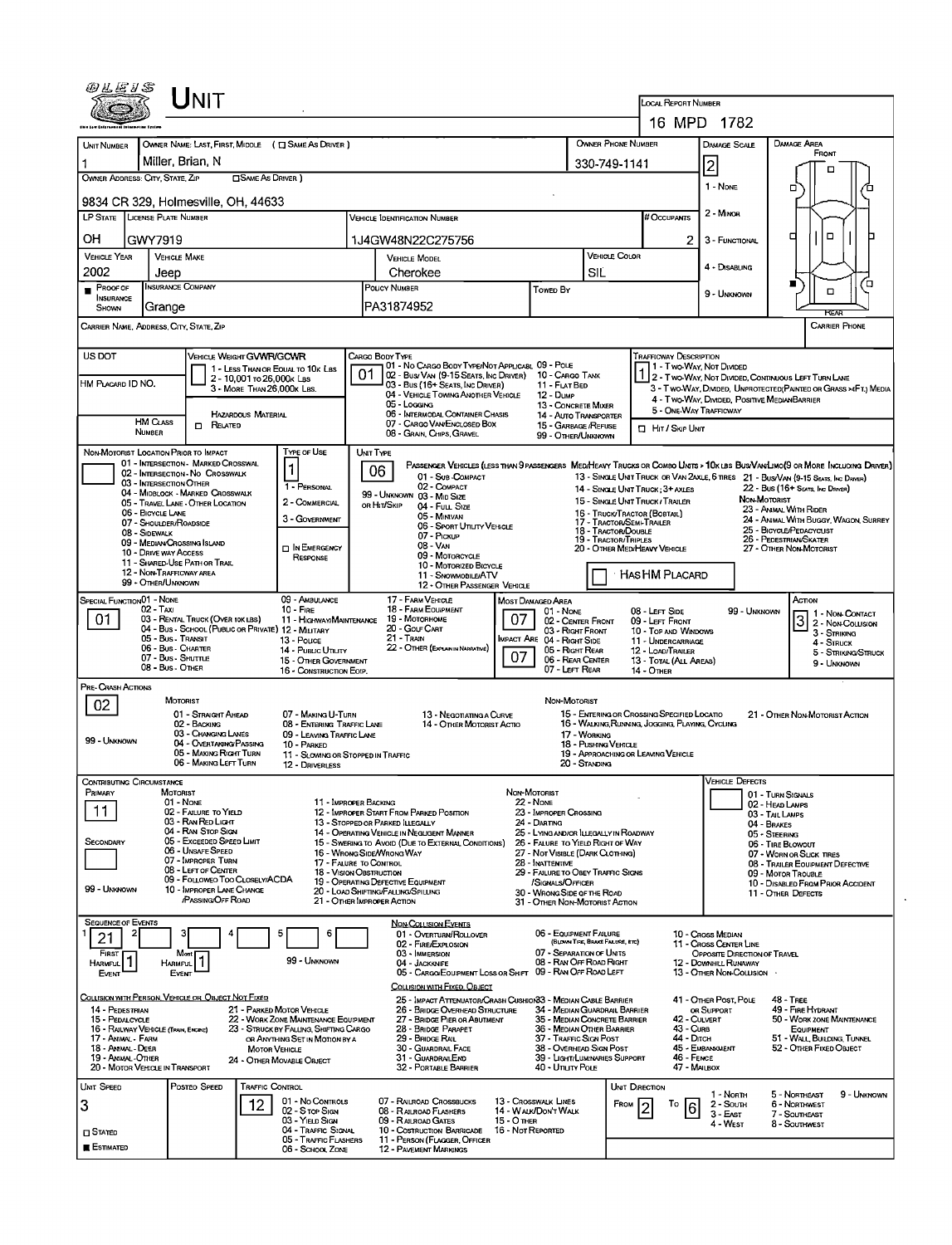| <i>®LE1\$</i>                                                                                                                                                                                              |                                                     | <b>NIT</b>                                                              |                            |                                                                          |                                                                              |                                                                                                                                                                                 |                                                        |                                                                                                                                                                            |                                                                                     |                               |                                                                                                           |                                                             |                                                                                                                                                                                                                   |  |  |  |
|------------------------------------------------------------------------------------------------------------------------------------------------------------------------------------------------------------|-----------------------------------------------------|-------------------------------------------------------------------------|----------------------------|--------------------------------------------------------------------------|------------------------------------------------------------------------------|---------------------------------------------------------------------------------------------------------------------------------------------------------------------------------|--------------------------------------------------------|----------------------------------------------------------------------------------------------------------------------------------------------------------------------------|-------------------------------------------------------------------------------------|-------------------------------|-----------------------------------------------------------------------------------------------------------|-------------------------------------------------------------|-------------------------------------------------------------------------------------------------------------------------------------------------------------------------------------------------------------------|--|--|--|
|                                                                                                                                                                                                            |                                                     |                                                                         |                            |                                                                          |                                                                              |                                                                                                                                                                                 |                                                        |                                                                                                                                                                            |                                                                                     |                               | LOCAL REPORT NUMBER                                                                                       |                                                             |                                                                                                                                                                                                                   |  |  |  |
|                                                                                                                                                                                                            |                                                     |                                                                         |                            |                                                                          |                                                                              |                                                                                                                                                                                 |                                                        |                                                                                                                                                                            |                                                                                     |                               |                                                                                                           | 16 MPD 1782<br><b>DAMAGE SCALE</b>                          |                                                                                                                                                                                                                   |  |  |  |
| UNIT NUMBER                                                                                                                                                                                                |                                                     |                                                                         |                            | OWNER NAME: LAST, FIRST, MIDDLE ( C SAME AS DRIVER )                     |                                                                              |                                                                                                                                                                                 |                                                        | <b>OWNER PHONE NUMBER</b>                                                                                                                                                  |                                                                                     | <b>DAMAGE AREA</b><br>FRONT   |                                                                                                           |                                                             |                                                                                                                                                                                                                   |  |  |  |
| 2<br>OWNER ADDRESS: CITY, STATE, ZIP                                                                                                                                                                       |                                                     | Schonauer, Michael, A                                                   | <b>ISAME AS DRIVER</b> )   |                                                                          |                                                                              |                                                                                                                                                                                 | 330-231-1940                                           |                                                                                                                                                                            | 3                                                                                   | n                             |                                                                                                           |                                                             |                                                                                                                                                                                                                   |  |  |  |
|                                                                                                                                                                                                            |                                                     |                                                                         |                            |                                                                          |                                                                              |                                                                                                                                                                                 |                                                        |                                                                                                                                                                            |                                                                                     |                               |                                                                                                           | 1 - Nove                                                    | ם                                                                                                                                                                                                                 |  |  |  |
| 3086 CR 58, Millersburg, OH, 44654<br><b>LP STATE</b>                                                                                                                                                      | <b>LICENSE PLATE NUMBER</b>                         |                                                                         |                            |                                                                          |                                                                              | VEHICLE IDENTIFICATION NUMBER                                                                                                                                                   |                                                        |                                                                                                                                                                            |                                                                                     |                               | # Occupants                                                                                               | 2 - MINOR                                                   |                                                                                                                                                                                                                   |  |  |  |
|                                                                                                                                                                                                            | OН<br>GWE5572                                       |                                                                         |                            |                                                                          |                                                                              |                                                                                                                                                                                 |                                                        |                                                                                                                                                                            |                                                                                     |                               |                                                                                                           |                                                             | Ω<br>n<br>о                                                                                                                                                                                                       |  |  |  |
| <b>VEHICLE YEAR</b>                                                                                                                                                                                        | <b>VEHICLE MAKE</b>                                 |                                                                         |                            |                                                                          |                                                                              | 2HGFG12898H581974                                                                                                                                                               |                                                        |                                                                                                                                                                            |                                                                                     | VEHICLE COLOR                 | 0                                                                                                         | 3 - FUNCTIONAL                                              |                                                                                                                                                                                                                   |  |  |  |
| 2008                                                                                                                                                                                                       | Honda                                               |                                                                         |                            |                                                                          | VEHICLE MODEL<br>Civic U.S. 1.5 - USC                                        |                                                                                                                                                                                 |                                                        |                                                                                                                                                                            | BLK                                                                                 |                               |                                                                                                           | 4 - DISABUNG                                                |                                                                                                                                                                                                                   |  |  |  |
| PROOF OF                                                                                                                                                                                                   | <b>INSURANCE COMPANY</b>                            |                                                                         |                            |                                                                          | POUCY NUMBER<br>Towed By                                                     |                                                                                                                                                                                 |                                                        |                                                                                                                                                                            |                                                                                     |                               |                                                                                                           | 9 - UNKNOWN                                                 | σ<br>o<br>о                                                                                                                                                                                                       |  |  |  |
| <b>INSURANCE</b><br>SHOWN                                                                                                                                                                                  |                                                     | Goodville Mutual                                                        |                            |                                                                          |                                                                              | PA789872                                                                                                                                                                        |                                                        |                                                                                                                                                                            |                                                                                     |                               |                                                                                                           | REAR                                                        |                                                                                                                                                                                                                   |  |  |  |
| CARRIER NAME, ADDRESS, CITY, STATE, ZIP                                                                                                                                                                    |                                                     |                                                                         |                            |                                                                          |                                                                              |                                                                                                                                                                                 |                                                        |                                                                                                                                                                            |                                                                                     |                               |                                                                                                           |                                                             | CARRIER PHONE                                                                                                                                                                                                     |  |  |  |
| US DOT                                                                                                                                                                                                     |                                                     | VERICLE WEIGHT GWWR/GCWR                                                |                            |                                                                          |                                                                              | CARGO BODY TYPE                                                                                                                                                                 |                                                        |                                                                                                                                                                            |                                                                                     |                               | <b>TRAFFICWAY DESCRIPTION</b>                                                                             |                                                             |                                                                                                                                                                                                                   |  |  |  |
|                                                                                                                                                                                                            |                                                     |                                                                         | 2 - 10,001 to 26,000k Las  | 1 - LESS THAN OR EQUAL TO 10K LBS                                        |                                                                              | 01 - No CARGO BODY TYPE/NOT APPLICABL 09 - POLE<br>02 - Bus/ Van (9-15 Seats, Inc Driver) 10 - Cargo Tank                                                                       |                                                        |                                                                                                                                                                            |                                                                                     |                               | 1 - Two-Way, Not Divided<br>I 2 - Two-Way, Not Divideo, Continuous LEFT TURN LANE                         |                                                             |                                                                                                                                                                                                                   |  |  |  |
| HM PLACARD ID NO.                                                                                                                                                                                          |                                                     |                                                                         | 3 - MORE THAN 26,000K LBS. |                                                                          |                                                                              | 03 - Bus (16+ Seats, Inc Driver)<br>04 - VEHICLE TOWING ANOTHER VEHICLE                                                                                                         |                                                        | 11 - FLAT BED<br>12 - Dump                                                                                                                                                 |                                                                                     |                               |                                                                                                           | 4 - Two-Way, DWDED, POSITIVE MEDIANBARRIER                  | 3 - Two-WAY, DMOED, UNPROTECTED (PAINTED OR GRASS >4FT.) MEDIA                                                                                                                                                    |  |  |  |
|                                                                                                                                                                                                            |                                                     |                                                                         | HAZARDOUS MATERIAL         |                                                                          |                                                                              | 05 - Logang<br>06 - INTERMODAL CONTAINER CHASIS                                                                                                                                 |                                                        | 13 - CONCRETE MIXER<br><b>14 - AUTO TRANSPORTER</b>                                                                                                                        |                                                                                     |                               | 5 - ONE-WAY TRAFFICWAY                                                                                    |                                                             |                                                                                                                                                                                                                   |  |  |  |
|                                                                                                                                                                                                            | <b>HM CLASS</b><br>NUMBER                           | <b>CI RELATED</b>                                                       |                            |                                                                          |                                                                              | 07 - CARGO VAN/ENCLOSED BOX<br>08 - Gran, Chips, Gravel                                                                                                                         |                                                        | 15 - GARBAGE /REFUSE<br>99 - OTHER/UNKNOWN                                                                                                                                 |                                                                                     |                               | C Hr / Skip UNIT                                                                                          |                                                             |                                                                                                                                                                                                                   |  |  |  |
| NON-MOTORIST LOCATION PRIOR TO IMPACT                                                                                                                                                                      |                                                     |                                                                         |                            | TYPE OF USE                                                              |                                                                              | UNIT TYPE                                                                                                                                                                       |                                                        |                                                                                                                                                                            |                                                                                     |                               |                                                                                                           |                                                             |                                                                                                                                                                                                                   |  |  |  |
|                                                                                                                                                                                                            |                                                     | 01 - INTERSECTION - MARKED CROSSWAL<br>02 - INTERSECTION - NO CROSSWALK |                            | $\mathbf{1}$                                                             |                                                                              | 03<br>01 - Sub-COMPACT                                                                                                                                                          |                                                        |                                                                                                                                                                            |                                                                                     |                               |                                                                                                           |                                                             | PASSENGER VEHICLES (LESS THAN 9 PASSENGERS MEDIMEANY TRUCKS OR COMBO UNITS > 10K LBS BUS/VAMUMO(9 OR MORE INCLUDING DRIVER)<br>13 - SINGLE UNIT TRUCK OR VAN 2AXLE, 6 TIRES 21 - BUS/VAN (9-15 SEATS, INC DRIVER) |  |  |  |
|                                                                                                                                                                                                            | 03 - INTERSECTION OTHER                             | 04 - MIDBLOCK - MARKED CROSSWALK                                        |                            | 1 - PERSONAL                                                             |                                                                              | 02 - COMPACT<br>99 - UNKNOWN 03 - MID SIZE                                                                                                                                      |                                                        |                                                                                                                                                                            |                                                                                     |                               | 14 - SINGLE UNIT TRUCK: 3+ AXLES                                                                          |                                                             | 22 - Bus (16+ Seats, Inc Driver)                                                                                                                                                                                  |  |  |  |
|                                                                                                                                                                                                            | 06 - BICYCLE LANE                                   | 05 - TRAVEL LANE - OTHER LOCATION                                       |                            | 2 - COMMERCIAL                                                           |                                                                              | OR HIT/SKIP<br>04 - Full Size<br>05 - Minavan                                                                                                                                   |                                                        |                                                                                                                                                                            |                                                                                     |                               | NON-MOTORIST<br>15 - SINGLE UNIT TRUCK/ TRAILER<br>23 - Antwu, With Rider<br>16 - TRUCK/TRACTOR (BOBTAIL) |                                                             |                                                                                                                                                                                                                   |  |  |  |
|                                                                                                                                                                                                            | 07 - SHOULDER/ROADSIOE<br>08 - SOEWALK              |                                                                         |                            | 3 - GOVERNMENT                                                           |                                                                              | 06 - SPORT UTIUTY VEHICLE<br>07 - Pickup                                                                                                                                        |                                                        |                                                                                                                                                                            |                                                                                     | 18 - TRACTOR/DOUBLE           | 24 - ANIMAL WITH BUGGY, WAGON, SURREY<br>17 - TRACTOR/SEMI-TRAILER<br>25 - BICYCLE/PEDACYCLIST            |                                                             |                                                                                                                                                                                                                   |  |  |  |
|                                                                                                                                                                                                            | 09 - MEDIAN CROSSING ISLAND<br>10 - DRIVEWAY ACCESS |                                                                         |                            | <b>DIN EMERGENCY</b>                                                     | 19 - TRACTOR/TRIPLES<br>$08 - VAN$                                           |                                                                                                                                                                                 |                                                        |                                                                                                                                                                            |                                                                                     |                               | 26 - Pedestrian/Skater<br>27 - OTHER NON-MOTORIST<br>20 - OTHER MEDIMEANY VEHICLE                         |                                                             |                                                                                                                                                                                                                   |  |  |  |
|                                                                                                                                                                                                            | 12 - NON-TRAFFICWAY AREA                            | <b>11 - SHARED-USE PATH OR TRAIL</b>                                    |                            | RESPONSE                                                                 |                                                                              | 09 - MOTORCYCLE<br>10 - MOTORIZED BICYCLE                                                                                                                                       |                                                        |                                                                                                                                                                            |                                                                                     |                               | HASHM PLACARD                                                                                             |                                                             |                                                                                                                                                                                                                   |  |  |  |
|                                                                                                                                                                                                            | 99 - OTHER/UNKNOWN                                  |                                                                         |                            |                                                                          |                                                                              | 11 - SNOWMOBILE/ATV<br>12 - OTHER PASSENGER VEHICLE                                                                                                                             |                                                        |                                                                                                                                                                            |                                                                                     |                               |                                                                                                           |                                                             |                                                                                                                                                                                                                   |  |  |  |
| SPECIAL FUNCTION 01 - NONE                                                                                                                                                                                 | 02 - Тахі                                           |                                                                         |                            | 09 - AMBULANCE<br>$10 -$ Fine                                            |                                                                              | 17 - FARM VEHICLE<br>18 - FARM EQUIPMENT                                                                                                                                        |                                                        | MOST DAMAGED AREA<br>$01 - None$                                                                                                                                           |                                                                                     |                               | 08 - LEFT SIDE                                                                                            | 99 - UNKNOWN                                                | Action<br>1- Non-Contact                                                                                                                                                                                          |  |  |  |
| 01<br>03 - RENTAL TRUCK (OVER 10K LBS)<br>11 - HIGHWAY/MAINTENANCE<br>04 - Bus - SCHOOL (PUBLIC OR PRIVATE) 12 - MILITARY<br>05 - Bus - Transit<br>13 - Pouce<br>06 - Bus - Charter<br>14 - PUBLIC UTILITY |                                                     |                                                                         |                            |                                                                          | 03<br>19 - MOTORHOME<br>20 - Gour Cart                                       |                                                                                                                                                                                 |                                                        |                                                                                                                                                                            | 02 - CENTER FRONT<br>09 - LEFT FRONT<br>03 - Right Front<br>10 - Top and Windows    |                               |                                                                                                           |                                                             | $\frac{4}{2}$ - Non-Coursion<br>3 - STRIKING                                                                                                                                                                      |  |  |  |
|                                                                                                                                                                                                            |                                                     |                                                                         |                            |                                                                          | $21 -$ Train<br>MPACT ARE 04 - RIGHT SIDE<br>22 - OTHER (EXPLANTY NARRATIVE) |                                                                                                                                                                                 |                                                        |                                                                                                                                                                            | 11 - UNDERCARRIAGE<br>05 - Right Rear<br>12 - LOAD/TRAILER                          |                               |                                                                                                           |                                                             | 4 - STRUCK<br>5 - Striking/Struck                                                                                                                                                                                 |  |  |  |
|                                                                                                                                                                                                            | 07 - Bus - SHUTTLE<br>08 - Bus - Omea               |                                                                         |                            | 15 - OTHER GOVERMMENT<br>16 - CONSTRUCTION ECKP.                         |                                                                              |                                                                                                                                                                                 | 03                                                     | 06 - REAR CENTER<br>07 - LEFT REAR                                                                                                                                         |                                                                                     |                               | 13 - TOTAL (ALL AREAS)<br><b>14 - OTHER</b>                                                               |                                                             | 9 - Unknown                                                                                                                                                                                                       |  |  |  |
| PRE-CRASH ACTIONS                                                                                                                                                                                          |                                                     |                                                                         |                            |                                                                          |                                                                              |                                                                                                                                                                                 |                                                        |                                                                                                                                                                            |                                                                                     |                               |                                                                                                           |                                                             |                                                                                                                                                                                                                   |  |  |  |
| 10                                                                                                                                                                                                         |                                                     | MOTORIST                                                                |                            |                                                                          |                                                                              |                                                                                                                                                                                 |                                                        | NON-MOTORIST                                                                                                                                                               |                                                                                     |                               |                                                                                                           |                                                             |                                                                                                                                                                                                                   |  |  |  |
|                                                                                                                                                                                                            |                                                     | 01 - STRAIGHT AHEAD<br>02 - BACKING                                     |                            | 07 - MAKING U-TURN<br>08 - ENTERING TRAFFIC LANE                         |                                                                              | 13 - NEGOTIATING A CURVE<br>14 - OTHER MOTORIST ACTIO                                                                                                                           |                                                        |                                                                                                                                                                            |                                                                                     |                               | 15 - ENTERING OR CROSSING SPECIFIED LOCATIO<br>16 - WALKING, RUNNING, JOGGING, PLAYING, CYCLING           |                                                             | 21 - OTHER NON-MOTORIST ACTION                                                                                                                                                                                    |  |  |  |
| 99 - UNKNOWN                                                                                                                                                                                               |                                                     | 03 - CHANGING LANES<br>04 - OVERTAKING PASSING                          |                            | 09 - LEAVING TRAFFIC LANE<br>10 - PARKED                                 |                                                                              | 17 - WORKING                                                                                                                                                                    |                                                        |                                                                                                                                                                            |                                                                                     | 18 - Pushing Venicle          |                                                                                                           |                                                             |                                                                                                                                                                                                                   |  |  |  |
|                                                                                                                                                                                                            |                                                     | 05 - MAKING RIGHT TURN<br>06 - MAKING LEFT TURN                         |                            | 11 - SLOWING OR STOPPED IN TRAFFIC<br>12 - DRIVERLESS                    |                                                                              |                                                                                                                                                                                 |                                                        |                                                                                                                                                                            | 20 - STANDING                                                                       |                               | 19 - APPROACHING OR LEAVING VEHICLE                                                                       |                                                             |                                                                                                                                                                                                                   |  |  |  |
| <b>CONTRIBUTING CIRCUMSTANCE</b>                                                                                                                                                                           |                                                     |                                                                         |                            |                                                                          |                                                                              |                                                                                                                                                                                 |                                                        |                                                                                                                                                                            |                                                                                     |                               |                                                                                                           | <b>VEHICLE DEFECTS</b>                                      |                                                                                                                                                                                                                   |  |  |  |
| Primary                                                                                                                                                                                                    | MOTORIST                                            | 01 - NONE                                                               |                            | 11 - IMPROPER BACKING                                                    |                                                                              |                                                                                                                                                                                 |                                                        | Non-Motorist<br>22 - NOME                                                                                                                                                  |                                                                                     |                               |                                                                                                           |                                                             | 01 - TURN SIGNALS<br>02 - HEAD LAMPS                                                                                                                                                                              |  |  |  |
| 01                                                                                                                                                                                                         |                                                     | 02 - FAILURE TO YIELD<br>03 - RAN RED LIGHT                             |                            |                                                                          |                                                                              | 12 - IMPROPER START FROM PARKED POSITION<br>23 - IMPROPER CROSSING<br>13 - STOPPED OR PARKED LLEGALLY<br>24 - DARTING                                                           |                                                        |                                                                                                                                                                            |                                                                                     |                               | 03 - TAIL LAMPS<br>04 - BRAKES                                                                            |                                                             |                                                                                                                                                                                                                   |  |  |  |
| SECONDARY                                                                                                                                                                                                  |                                                     | 04 - RAN STOP SIGN<br>05 - Exceeded Speed Limit                         |                            |                                                                          |                                                                              | 14 - OPERATING VEHICLE IN NEGLIGENT MANNER<br>25 - LYING AND/OR ILLEGALLY IN ROADWAY<br>15 - Swering to Avoid (Due to External Conditions)<br>26 - FALURE TO YIELD RIGHT OF WAY |                                                        |                                                                                                                                                                            |                                                                                     |                               |                                                                                                           | 05 - STEERING<br>06 - TIRE BLOWOUT                          |                                                                                                                                                                                                                   |  |  |  |
|                                                                                                                                                                                                            |                                                     | <b>06 - UNSAFE SPEED</b><br>07 - IMPROPER TURN                          |                            | 17 - FALURE TO CONTROL                                                   |                                                                              | 16 - WRONG SIDE/WRONG WAY                                                                                                                                                       | 27 - NOT VISIBLE (DARK CLOTHING)<br>28 - INATTENTIVE   |                                                                                                                                                                            |                                                                                     |                               |                                                                                                           | 07 - WORN OR SUCK TIRES<br>08 - TRAILER EQUIPMENT DEFECTIVE |                                                                                                                                                                                                                   |  |  |  |
|                                                                                                                                                                                                            |                                                     | 08 - LEFT OF CENTER<br>09 - FOLLOWED TOO CLOSELY/ACDA                   |                            | <b>18 - VISION OBSTRUCTION</b>                                           |                                                                              | 19 - OPERATING DEFECTIVE EQUIPMENT                                                                                                                                              | 29 - FAILURE TO OBEY TRAFFIC SIGNS<br>/SIGNALS/OFFICER |                                                                                                                                                                            |                                                                                     |                               |                                                                                                           | 09 - MOTOR TROUBLE<br>10 - DISABLED FROM PRIOR ACCIDENT     |                                                                                                                                                                                                                   |  |  |  |
| 99 - Unknown                                                                                                                                                                                               |                                                     | 10 - IMPROPER LANE CHANGE<br><b>PASSING OFF ROAD</b>                    |                            |                                                                          |                                                                              | 20 - LOAD SHIFTING/FALLING/SPILLING<br>21 - OTHER IMPROPER ACTION                                                                                                               |                                                        | 30 - WRONG SIDE OF THE ROAD<br>31 - OTHER NON-MOTORIST ACTION                                                                                                              |                                                                                     |                               |                                                                                                           |                                                             | 11 - OTHER DEFECTS                                                                                                                                                                                                |  |  |  |
| <b>SEQUENCE OF EVENTS</b>                                                                                                                                                                                  |                                                     |                                                                         |                            |                                                                          |                                                                              | <b>NON-COLLISION EVENTS</b>                                                                                                                                                     |                                                        |                                                                                                                                                                            |                                                                                     |                               |                                                                                                           |                                                             |                                                                                                                                                                                                                   |  |  |  |
| 20                                                                                                                                                                                                         |                                                     |                                                                         |                            | 6                                                                        |                                                                              | 01 - OVERTURN/ROLLOVER<br>02 - FIRE/EXPLOSION                                                                                                                                   |                                                        | 06 - EQUIPMENT FAILURE                                                                                                                                                     |                                                                                     |                               |                                                                                                           | 10 - Cross Median                                           |                                                                                                                                                                                                                   |  |  |  |
| FIRST<br><b>HARMFUL</b>                                                                                                                                                                                    | <b>HARMFUL</b>                                      | Most                                                                    |                            | 99 - Unknown                                                             |                                                                              | 03 - IMMERSION<br>04 - JACKKNIFE                                                                                                                                                |                                                        | (BLOWN TIRE, BRAKE FAILURE, ETC)<br>11 - Cross Center Line<br>07 - SEPARATION OF UNITS<br>OPPOSITE DIRECTION OF TRAVEL<br>08 - RAN OFF ROAD RIGHT<br>12 - DOWNHILL RUNAWAY |                                                                                     |                               |                                                                                                           |                                                             |                                                                                                                                                                                                                   |  |  |  |
| Event                                                                                                                                                                                                      | Event                                               |                                                                         |                            |                                                                          |                                                                              | 05 - CARGO/EQUIPMENT LOSS OR SHIFT 09 - RAN OFF ROAD LEFT                                                                                                                       |                                                        |                                                                                                                                                                            |                                                                                     |                               |                                                                                                           | 13 - Other Non-Collision                                    |                                                                                                                                                                                                                   |  |  |  |
| COLLISION WITH PERSON, VEHICLE OR OBJECT NOT FIXED                                                                                                                                                         |                                                     |                                                                         |                            |                                                                          |                                                                              | COLLISION WITH FIXED, OBJECT<br>25 - IMPACT ATTENUATOR/CRASH CUSHIOI83 - MEDIAN CABLE BARRIER                                                                                   |                                                        |                                                                                                                                                                            |                                                                                     |                               |                                                                                                           | 41 - OTHER POST, POLE                                       | 48 - TREE                                                                                                                                                                                                         |  |  |  |
| 14 - PEDESTRIAN<br>15 - PEDALCYCLE                                                                                                                                                                         |                                                     |                                                                         |                            | 21 - PARKED MOTOR VEHICLE<br>22 - WORK ZONE MAINTENANCE EQUIPMENT        |                                                                              | 26 - BRIDGE OVERHEAD STRUCTURE<br>27 - BRIDGE PIER OR ABUTMENT                                                                                                                  |                                                        |                                                                                                                                                                            |                                                                                     | 34 - MEDIAN GUARDRAIL BARRIER | 42 - CULVERT                                                                                              | OR SUPPORT                                                  | 49 - FIRE HYDRANT<br>50 - WORK ZONE MAINTENANCE                                                                                                                                                                   |  |  |  |
| 16 - RAILWAY VEHICLE (TRAIN, ENOINE)<br>17 - Animal - Farm                                                                                                                                                 |                                                     |                                                                         |                            | 23 - STRUCK BY FALLING, SHIFTING CARGO<br>OR ANYTHING SET IN MOTION BY A |                                                                              | 28 - BRIDGE PARAPET<br>29 - Bridge Rail                                                                                                                                         |                                                        |                                                                                                                                                                            | 35 - MEDIAN CONCRETE BARRIER<br>36 - Median Other Barrier<br>37 - TRAFFIC SIGN POST |                               |                                                                                                           | 43 - CuRB<br>44 - Олси                                      | Eouipment<br>51 - WALL, BUILDING, TUNNEL                                                                                                                                                                          |  |  |  |
| 18 - Animal - Deer<br>19 - ANIMAL-OTHER                                                                                                                                                                    |                                                     |                                                                         | Мотоя VEHICLE              | 24 - OTHER MOVABLE OBJECT                                                |                                                                              | 30 - GUARDRAIL FACE<br>31 - GUARDRAILEND                                                                                                                                        |                                                        | 38 - OVERHEAD SIGN POST<br>39 - LIGHT/LUMINARIES SUPPORT                                                                                                                   |                                                                                     |                               | 46 - FENCE                                                                                                | 45 - EMBANNMENT                                             | 52 - OTHER FIXED OBJECT                                                                                                                                                                                           |  |  |  |
| 20 - MOTOR VEHICLE IN TRANSPORT                                                                                                                                                                            |                                                     |                                                                         |                            |                                                                          |                                                                              | 32 - PORTABLE BARRIER                                                                                                                                                           |                                                        | 40 - Unury Pous                                                                                                                                                            |                                                                                     |                               | 47 - MALBOX                                                                                               |                                                             |                                                                                                                                                                                                                   |  |  |  |
| UNIT SPEED                                                                                                                                                                                                 |                                                     | Posted Speed                                                            | TRAFFIC CONTROL            |                                                                          |                                                                              |                                                                                                                                                                                 |                                                        |                                                                                                                                                                            |                                                                                     | UNIT DIRECTION                |                                                                                                           | 1 - Norm                                                    | 5 - NORTHEAST<br>9 - Unknown                                                                                                                                                                                      |  |  |  |
| 0                                                                                                                                                                                                          |                                                     |                                                                         | 12                         | 01 - No CONTROLS<br>02 - S ror Sign                                      |                                                                              | 07 - RAILROAD CROSSBUCKS<br>08 - RAILROAD FLASHERS                                                                                                                              |                                                        | 13 - CROSSWALK LINES<br>14 - WALK/DON'T WALK                                                                                                                               |                                                                                     | FROM                          | Т٥<br>2                                                                                                   | 2 - Soum<br>$3 - E$ AST                                     | 6 - NORTHWEST<br>7 - SOUTHEAST                                                                                                                                                                                    |  |  |  |
| <b>B</b> Stated                                                                                                                                                                                            |                                                     |                                                                         |                            | 03 - Yield Sign<br>04 - TRAFFIC SIGNAL                                   |                                                                              | 09 - RAILROAD GATES<br>10 - Costruction Barricade                                                                                                                               | <b>15 - OTHER</b><br>16 - Not Reported                 |                                                                                                                                                                            |                                                                                     |                               |                                                                                                           | 4 - West                                                    | 8 - SOUTHWEST                                                                                                                                                                                                     |  |  |  |
| <b>C</b> Estimated                                                                                                                                                                                         |                                                     |                                                                         |                            | 05 - TRAFFIC FLASHERS<br>06 - SCHOOL ZONE                                |                                                                              | 11 - PERSON (FLAGGER, OFFICER<br>12 - PAVEMENT MARKINGS                                                                                                                         |                                                        |                                                                                                                                                                            |                                                                                     |                               |                                                                                                           |                                                             |                                                                                                                                                                                                                   |  |  |  |

 $\ddot{\phantom{a}}$